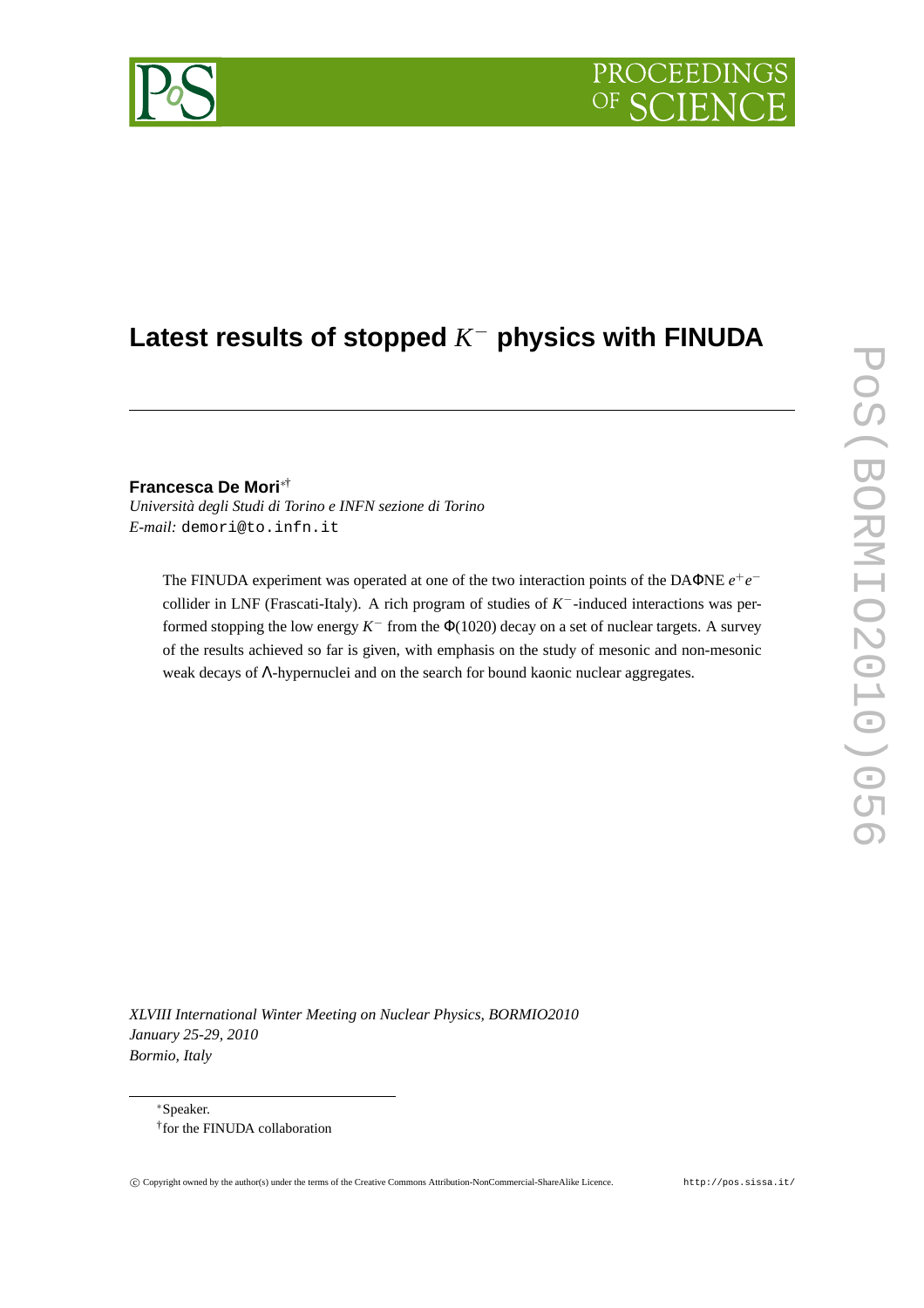

**Figure 1:** On the left the global view of the FINUDA apparatus and on the right the interaction-target region.

## **1. The FINUDA experiment**

The FINUDA experiment was installed at one of the two interaction points of the DAΦNE e +*e* <sup>−</sup> collider in LNF (Frascati-Italy). DAΦNE is a unique source of low energy negative kaons ( $\sim$  16*MeV*) from the Φ(1020) decay (Φ → *K*<sup>−</sup> *K*<sup>+</sup>). The *K*<sup>−</sup> can be tagged by detecting in coincidence the associated  $K^+$  and in this way an efficient background rejection can be performed. These charged kaons slow down crossing the internal region of the FINUDA apparatus until they interact at rest in thin targets. The FINUDA apparatus in Fig.1, whose structure details can be found in Ref. [1], was a non-focalizing magnetic spectrometer within a superconducting solenoid, which provided a highly homogenous magnetic field of 1.0 T. The tracking volume (∼ 8*m* 3 ) was immersed in a He atmosphere to reduce multiple scattering, a crucial task to achieve the required momentum resolution. Its three main regions were:

- **Vertex:** the 500  $\mu$ m Beryllium beam pipe, a segmented detector made of plastic scintillators (TOFINO), used to start the TOF system and discriminate kaons from MIPs at trigger level, a layer of 8 double-sided microstrip silicon detectors (ISIM) facing the targets (up to 8 different tiles). Targets' thickness (0.2-0.3 mg/cm<sup>2</sup>) caused negligible energy degradation and was accurately chosen to stop the negative kaons close to their external surface to minimize momentum straggling of the emitted particles.
- **External Tracker:** a layer of 10 double-sided microstrip silicon detectors (OSIM) facing the external side of the targets, two arrays of Low Mass Drift Chambers (LMDC), filled with a He- $iC_4H_{10}$  mixture and a system of longitudinal and stereo straw tubes (STB).
- **External Time-Of-Flight detector**: an array (TOFONE) of 72 slabs of plastic scintillator, 10 cm thick, for first level trigger purposes, TOF measurements and neutron detection with a 10 % efficiency.

The FINUDA main features were: 1) precise kaon vertex reconstruction; 2) Particle Identification (PID) using the information of the specific energy loss in ISIM, OSIM, the two layers of LMDC and TOF; 3) high momentum resolution of the tracking system ( $\sim$  0.6% FWHM for pions of  $\sim$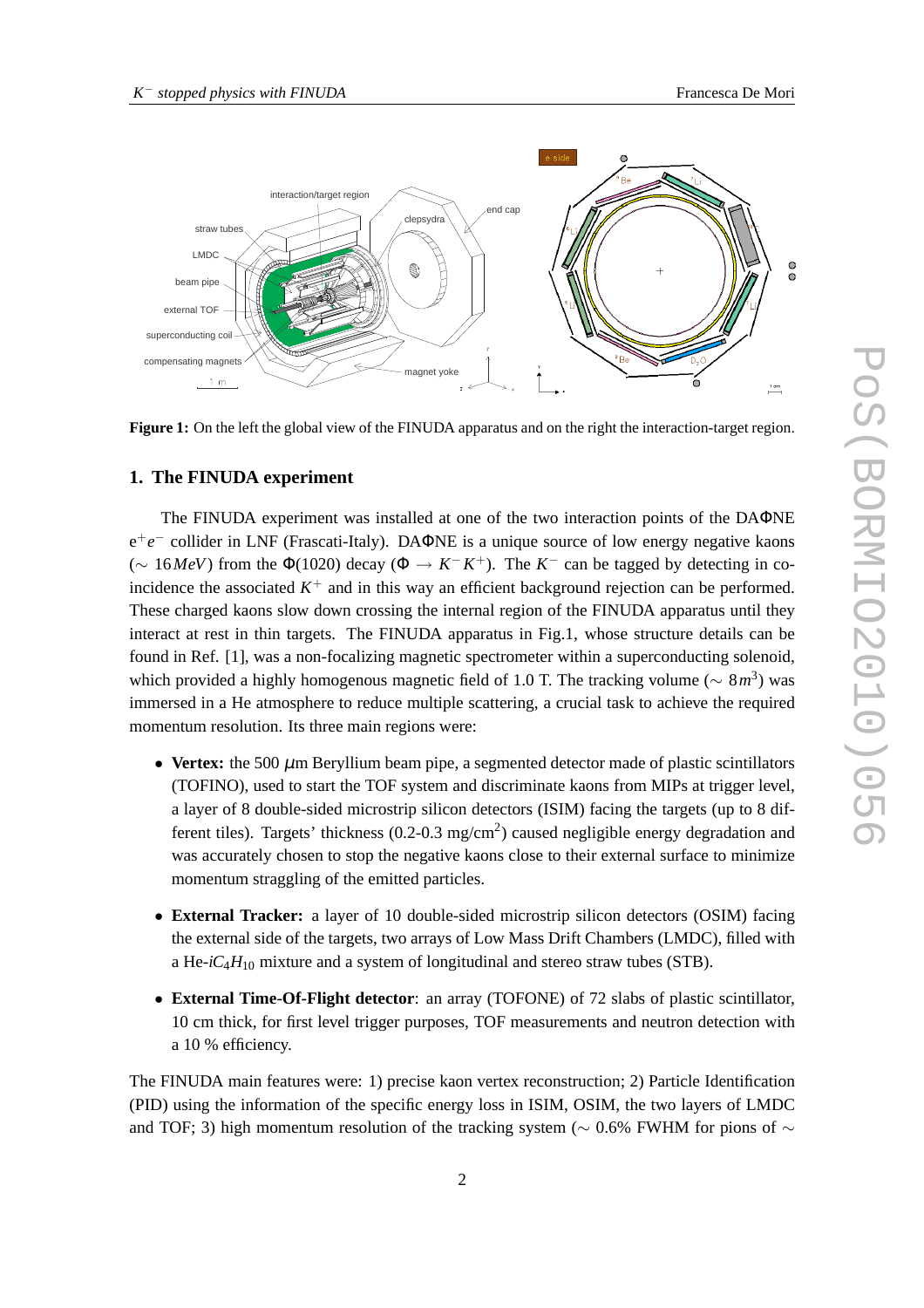270 MeV/c ); 4) multiple targets; 5) large angular acceptance,  $\sim$  2 $\pi$  sr.

During the first FINUDA data taking period (from October 14*th*, 2003 to March 22*nd*, 2004) a maximum luminosity of  $7 \cdot 10^{31}$  *cm*<sup>−2</sup> s<sup>−1</sup> was reached, with 100 bunches per ring. The average integrated luminosity per day was about 2 *pb*−<sup>1</sup> , and a total integrated luminosity of 250 *pb*−<sup>1</sup> was collected (190  $pb^{-1}$  useful for physics analyses).

The second FINUDA data taking started on October, 2006 and ended on June, 2007. During the second data taking period an increased peak luminosity of 1.4 · 10<sup>32</sup> *cm*<sup>−2</sup> s<sup>−1</sup> was reached. The average integrated luminosity per day was about 7 *pb*−<sup>1</sup> and a total integrated luminosity of 964 *pb*<sup>-1</sup> was collected. The targets chosen in the first exploratory data-taking were <sup>6</sup>Li (two), <sup>7</sup>Li (one), <sup>12</sup>C (three), <sup>27</sup>Al and <sup>51</sup>V, while in the second run the set-up was made of <sup>6</sup>Li (two), <sup>7</sup>Li (two),  $^{9}$ Be (two),  $^{13}$ C and D<sub>2</sub>O.

# **2.** *K* − *stop* **physics with FINUDA**

The stopped  $K^-$  may be absorbed by one nucleon producing a pion and a slow hyperon. This is the basic mechanism of the hypernuclear formation via strangeness exchange reaction  $(K^- + n \rightarrow$  $\Lambda + \pi^-$ ). The  $K^-$  absorption may occur also on two or more nucleons without pion emission  $(K^- + (2N) \to Y + N, K^- + (3N) \to Y + (NN), K^- + (4N) \to Y + (NNN)$ ). These non mesonic channels can be exploited to search for kaon-nuclear clusters. The hyperon momentum in the multinucleon absorption reactions is rather large (>500MeV/c) in spite of its low momentum in the one nucleon absorption reaction.

In the following I will focus on two items of the kaon induced reactions: Λ hypernuclei weak  $\frac{1}{2}$  decays and the study of multi-nucleon  $K^-$  absorption to search for antikaon-nuclear clusters.

## **2.1** Λ **hypernuclei weak decays**

A Λ hypernucleus may decay by emitting a nucleon and a pion (Mesonic channel, MWD) as it happens for the  $\Lambda$  hyperon in the free space ( $\tau_{\Lambda}^{free}$ *free* =  $\hbar$ / Γ<sup>*free*</sup>  $N_{\Lambda}^{free}$ =2.632 × 10<sup>-10</sup> s) according to the processes:  $\Lambda \to \pi^- p(B.R. = 63.9 \times 10^{-2}, \Gamma_{\pi^-})$  and  $\Lambda \to \pi^0 n(B.R. = 35.8 \times 10^{-2}, \Gamma_{\pi^0})$  (not detectable by FINUDA). In the hypernuclei an alternative channel is opened due to the many-baryon weak interaction of the Λ with the nucleons: the Non Mesonic Weak Decay (NMWD). The NMWD mode is dominant in medium-heavy nuclei  $(A \geq 12)$ , where the mesonic decay is suppressed because of Pauli blocking. The NMWD can be induced by one or two nucleons: in the first case the hyperon interacts with a single nucleon ( $\Lambda n \to nn$  ( $\Gamma_n$ ) and  $\Lambda p \to np$  ( $\Gamma_p$ )) in the second with a pair of correlated nucleons ( $\triangle NN \rightarrow nNN$  ( $\Gamma_2$ )). The total weak decay rate of a  $\triangle$ -hypernucleus is  $\Gamma_T = \Gamma_M + \Gamma_{NM}$ , where  $\Gamma_M$  and  $\Gamma_{NM}$  are, respectively, the mesonic and non mesonic decay widths, which can be written as  $\Gamma_M = \Gamma_{\pi^-} + \Gamma_{\pi^0}$ ,  $\Gamma_{NM} = \Gamma_1 + \Gamma_2$  with  $\Gamma_1 = \Gamma_n + \Gamma_p$ . A systematic study of MWD [4] of *p*-shell Λ-hypernuclei was performed by the FINUDA experiment and, for the first time, a magnetic analysis of  $\pi^-$  spectra from MWD of  $^7_\Lambda$ Li,  $^9_\Lambda$ Be,  $^{11}_\Lambda$ B and  $^{15}_\Lambda$ N was made. The lower threshold for the detection momentum of these  $\pi$ <sup>-</sup>'s is ~ 80 MeV/ and their momentum resolution is ∆*p*/*p* ∼ 6% FWHM at 110 MeV/c. The data analysis required coincidence events of two negative pions from the K<sup>−</sup> vertex reconstructed in the target, one of them giving the signature of the formation of the ground-state of an hypernucleus, while the second one, of low momentum  $(\approx 100 \text{ MeV/c})$ , was emitted in the decay.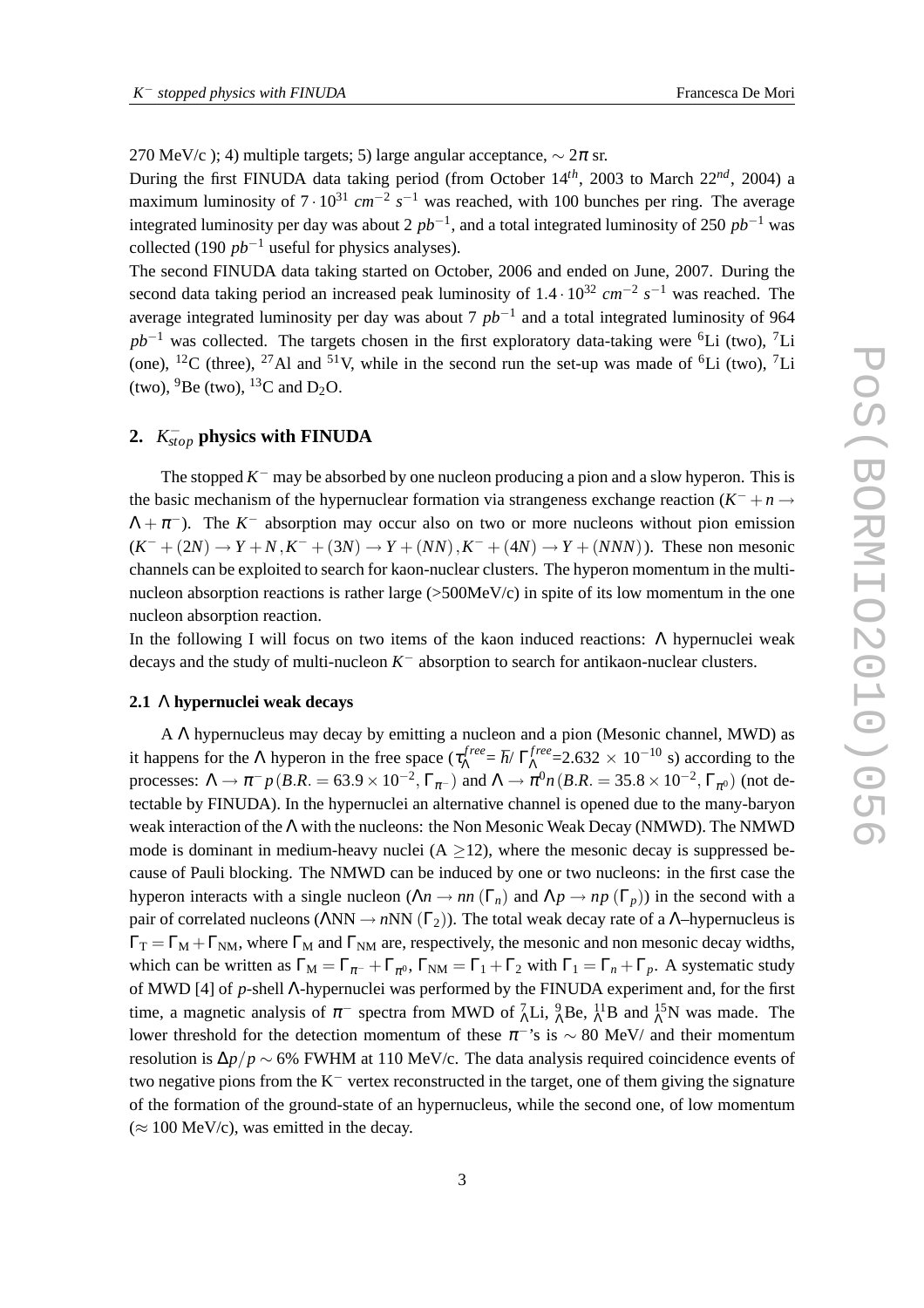

**Figure 2:** Upper figure: kinetic energy spectrum of MWD  $\pi^-$  after acceptance correction for  $^{11}_\Lambda B$ . The solid curve is a three Gaussian fit to the spectrum to compare with theoretical predictions in the lower part; dashed curves are the single components. Lower figure: mesonic decay strength functions calculated [2] for initial hypernuclear ground-state spin  $5/2^{+}[4]$ .

MWD decay rates  $\Gamma_{\pi^-}/\Gamma_{\Lambda}$  have been evaluated and compared to previous measurements and theoretical calculations. Decay rates were calculated, using known  $\Gamma_{tot}/\Gamma_{\Lambda}$  values or relying on a linear fit to the known values of all measured Λ-hypernuclei in the mass range  $A = (4 \div 12)$ . The study of the pion spectra from MWD can be an indirect spectroscopic investigation tool providing information on the spin-parity of the hypernuclear ground state; this is based on a comparison between both MWD spectrum shape and the evaluated decay rate and the theoretical calculations. In this way the spin-parity assignment  $J^{\pi}({}^{11}_{\Lambda}B_{g.s.}) = 5/2^+$ , shown in in Fig. 2, was confirmed and a new assignment,  $J^{\pi}({}^{15}_{\Lambda}N_{g.s.}) = 3/2^+$ , was made.

Thanks to the large mass number range and to the low energy threshold (15 MeV) featured for the proton detection, FINUDA could give a precious contribution to the NMWD studies. The proton identification efficiency was about 90% while the proton energy resolution was ∆*E*/*E* ∼ 2% FWHM at 80 MeV.

The FINUDA experiment performed a complete analysis of the proton energy spectra emitted in the NMWD of  ${}_{\Lambda}^{5}$ He,  ${}_{\Lambda}^{7}$ Li,  ${}_{\Lambda}^{9}$ Be,  ${}_{\Lambda}^{11}$ B,  ${}_{\Lambda}^{12}$ C,  ${}_{\Lambda}^{13}$ C,  ${}_{\Lambda}^{15}$ N and  ${}_{\Lambda}^{16}$ O hypernuclei. The analysis method required a coincidence of a proton and a negative pion, which carried the information of the hypernuclear state and therefore it was selected in the momentum region corresponding to the Λ– hypernucleus formation. In the  ${}^{12}_{\Lambda}$ C case the momentum selection was extended to the whole  $\Lambda$ bound region for statistics reasons. The details of the interval choice are exhaustively described in Ref. [4, 5]. The main background source was the  $K^-(np) \to \Sigma^- p$  absorption on two correlated nucleons, followed by the in–flight  $\Sigma^- \to \pi^- n$  decay, The reaction was simulated, reconstructed with the same analysis program used for the real data and subtracted from the spectra. Among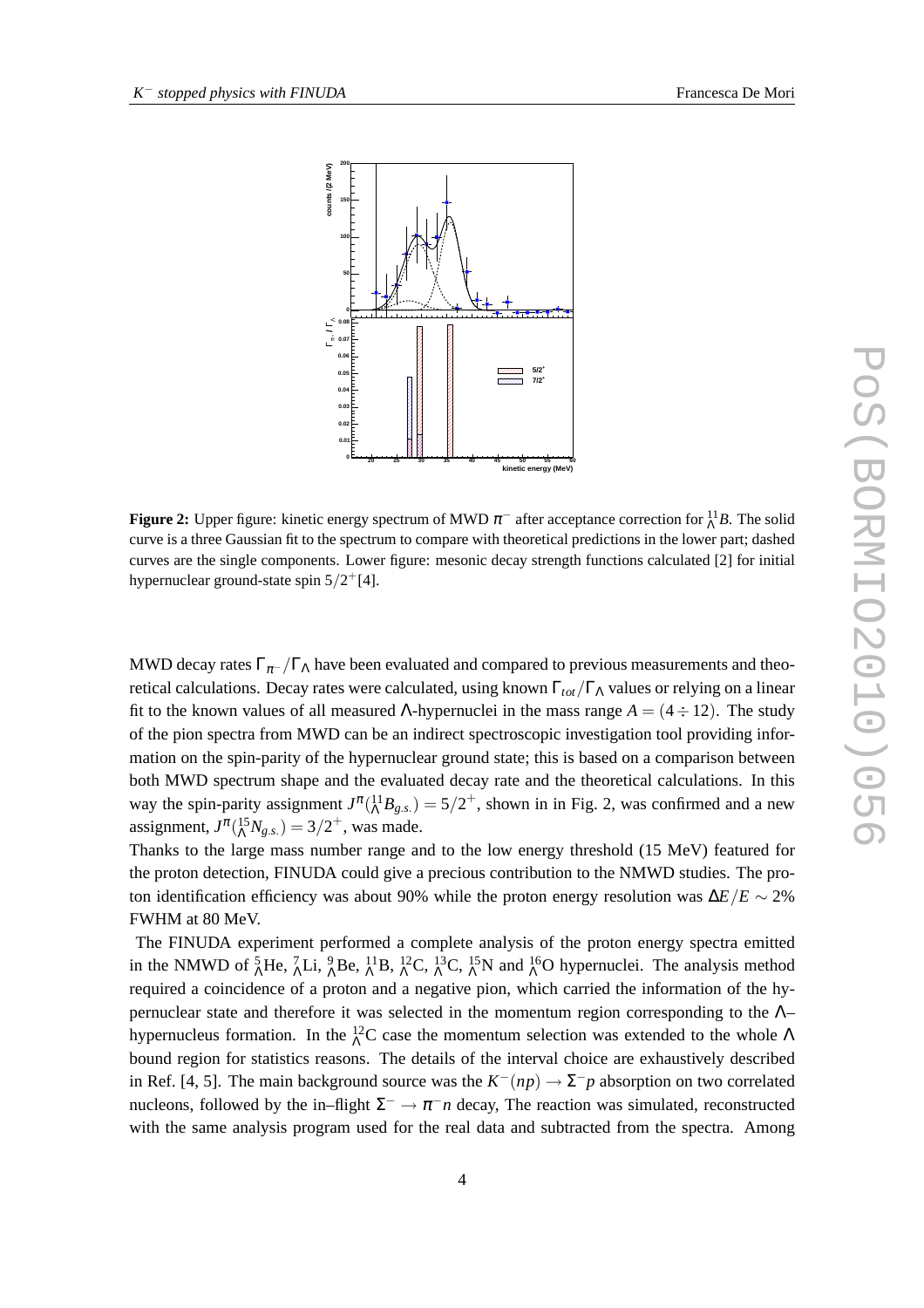

**Figure 3:** On the left two proton kinetic energy spectra from the NMWD of  ${}_{\Lambda}^{7}Li$ ,  ${}_{\Lambda}^{9}Be$ . In the blue filled area the two–nucleon induced NMWD contribution is negligible; the last figure on the rigt shows the ratio  $A_{\text{low}}/(A_{\text{low}}+A_{\text{high}})$  as a function of the hypernuclear mass number [5].

the latest achievements by FINUDA on NMWD, let me focus on the Final State Interactions (FSI) and the two–nucleon induced NMWD contributions to the decay process. Each proton spectrum, background subtracted and acceptance corrected, was fitted by a Gaussian function from 80 MeV onwards. The spectrum was divided in two parts: an area below the mean value obtained by the gaussian fit,  $A_{low}$ , and  $A_{high}$  above that value, as shown in Fig. 3 on the left for  ${}_{\Lambda}^7 Li$  and  ${}_{\Lambda}^9$ Be. The Ahigh area is fed mainly by the one-proton induced reaction, assuming the 2N-induced channel contribution in this region can be neglected as suggested by theoretical calculations. The  $A<sub>low</sub>$ region is due to protons from both  $\Lambda p \to np$  and 2N-induced decays. FSI also affects the proton spectra:  $N_p^{FSI-low}$  ( $N_p^{FSI-high}$ ) represents the difference between the number of protons detected in the region below (above) the peak of the spectrum and the (unknown) number of primary protons which originate from one– and two–nucleon induced weak decays. So one can write:

$$
R = \frac{A_{\text{low}}}{A_{\text{low}} + A_{\text{high}}} = \frac{0.5N(\Lambda p \to np) + N(\Lambda np \to nnp) + N_p^{\text{FSI}-\text{low}}}{N(\Lambda p \to np) + N(\Lambda np \to nnp) + N_p^{\text{FSI}-\text{low}} + N_p^{\text{FSI}-\text{high}}} \tag{2.1}
$$

where N( $\Lambda p \rightarrow np$ ) is the total number of  $\Lambda p \rightarrow np$  decays, assumed distributed half in A<sub>low</sub> and half in A<sub>high</sub>, and N( $\Lambda$ np  $\rightarrow$  nnp) is the total number of  $\Lambda np \rightarrow np$  decays. Due to FSI effects, both  $A_{\text{low}}$  and  $A_{\text{high}}$  are expected to be proportional to A, and the results of the fit of such a dependence induced to consider R as a simple linear function of A as shown in Fig. 3 . All the details of this analysis can be found in Ref. [5]. Assuming the  $\Lambda np \rightarrow np$  process as the dominant in the 2N-induced NMWD channel and  $\Gamma_2/\Gamma_p$  independent from A, R(A) can be re-written as one:

$$
R(A) = \frac{0.5 + \frac{\Gamma_2}{\Gamma_p}}{1 + \frac{\Gamma_2}{\Gamma_p}} + bA
$$
 (2.2)

This equation can be solved for  $\Gamma_2/\Gamma_p$  considering each hypernucleus. From the weighted average of the solutions the experimental value  $\Gamma_2/\Gamma_p=0.43\pm0.25$  is determined for the first time and the value  $\Gamma_2/\Gamma_{\text{NMWD}}$ =0.24 $\pm$ 0.10 for the two–nucleon stimulated decay rate to the total decay rate can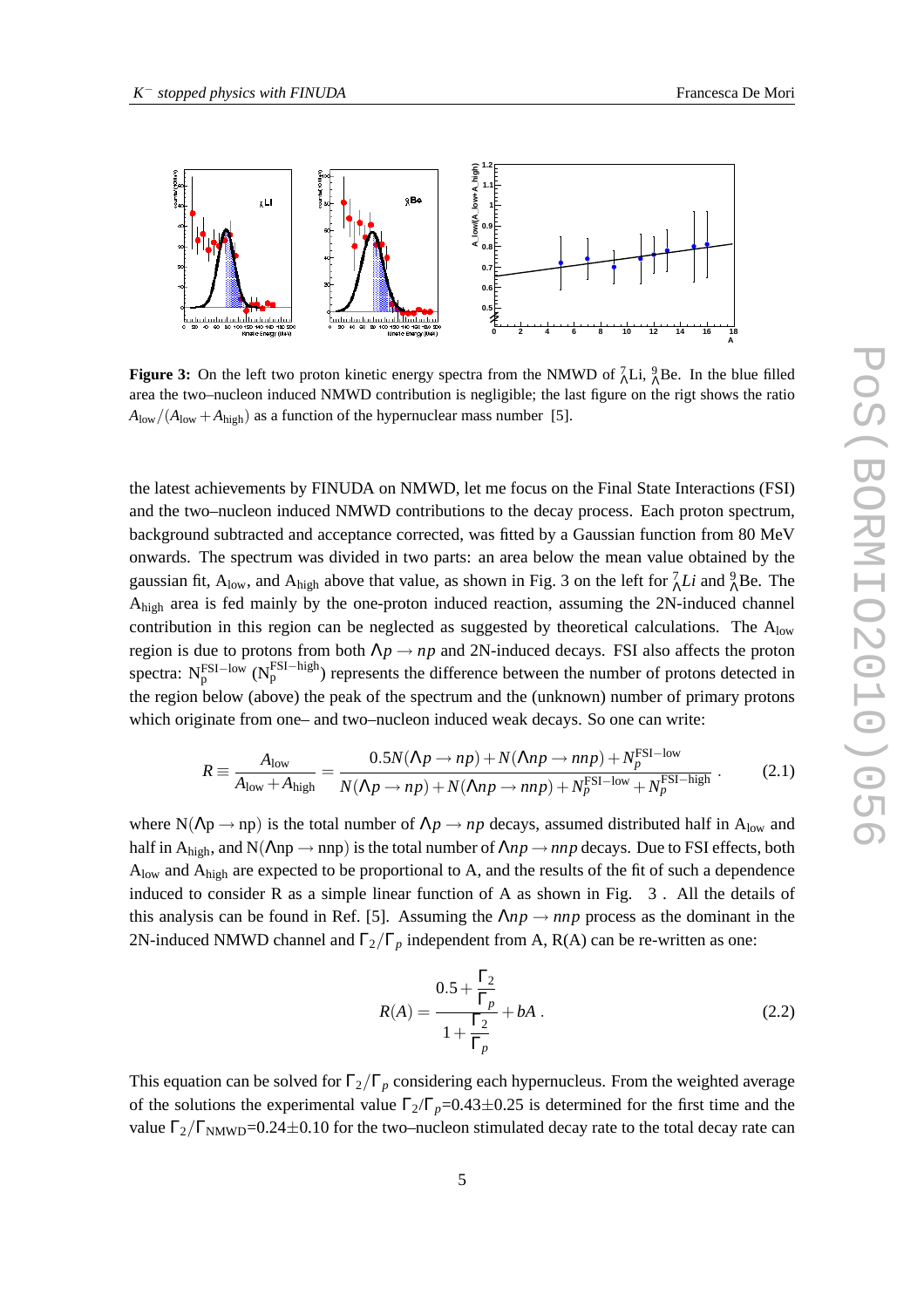also be extracted. This  $\Gamma_2/\Gamma_{\text{NMWD}}$  ratio is in agreement with both theoretical predictions [6] and the latest experimental results of Ref. [7, 8].

# **2.2 Search for Bound**  $\overline{K}$ **-Nuclear Clusters**

In the hadronic physics field the existence of Bound  $\overline{K}$ -Nuclear Clusters is a controversial and interesting topic from both the theoretical and the experimental point of view. The existence of these aggregates (nucleons bound rather tightly by an anti-kaon) could have important implications expecially in the astrophysics field and in the understanding of the features of the strange nuclear matter.

The general understanding of the  $\overline{K}N$  and  $\overline{K}A$  interactions does not foresee the existence of detectable states, because their width (80-100 MeV) is forseen to largely exceed their separation [9][10], except maybe in heavy nuclei [11].

On the other hand the phenomenological approach developed by Akaishi and Yamazaki [12] claimed the existence, expecially in light nuclei, of strongly bound systems (DBKS)(up to 110 MeV), with a width as narrow as 20 MeV and therefore clearly detectable.

From the experimental point of view the observation have been very few until now. FINUDA can exploit both the analysis techniques used so far to identify DBKS, the invariant mass spectroscopy and the missing mass method, thanks to its large acceptance and to the completeness of the PID information provided.

To search for kaon-nuclear clusters their non-mesonic decay channels can be exploited: (Λp), (Λd), (At) distributions have been studied by FINUDA to investigate  $(K^- pp)$ ,  $(K^- ppn)$  and  $(K^- ppnn)$ systems. The main source of background is played by the multinucleon absorption reaction followed by FSI of the outgoing particles, increasing its relevance with the mass number. FINUDA could measure in coincidence high resolution momentum spectra for protons, Λ's, deuterons and tritons with a full topological event reconstruction. In the data from light targets ( ${}^{6}Li, {}^{7}Li, {}^{12}C$ ) an enhancement was observed by FINUDA at about 2.25  $GeV/c^2$  in the ( $\Lambda$ p) invariant mass spectrum for back-to-back pairs, as shown in Fig. 4. It could not be explained by the the simple  $K^-$  absorption mechanism in the Λp channel leaving the daughter nucleus in the ground state, which peakes at 2.34 GeV/c<sup>2</sup>. The  $K^-$  absorption into  $\Sigma^0 p$  and subsequent  $\Sigma^0$  decay in  $\Lambda \gamma$  cannot explain the signal, because the signature in this case would be much narrower and moreover the branching fractions of the two channels do not comply with the observed strength of the bump [13]. The Breit-Wigner fit of the observed bump leads to assign a binding energy of  $115^{+6}_{-5}$ (stat) $^{+3}_{-4}$ (syst) MeV and a width of  $67^{+14}_{-11}$ (stat)<sup> $+2$ </sup><sub>2</sub>(syst) MeV, with a production rate of the order of 0.1%/ $K^{-}_{stop}$ . Further details of the analysis can be found in Ref.[14].

For the  $(K^- p p n)$  system a mass of (3120-3152) MeV/c<sup>2</sup>, corresponding to a binding energy of (170-190) MeV, and a width of (13-21) MeV are predicted by Ref.[12], depending on the isospin configuration. FINUDA studied the <sup>6</sup>Li( $K_{stop}^-$ , $\Lambda d$ ) reaction and a strong ( $\Lambda d$ ) correlation was found. In the (Λ*d*) invariant mass distribution, shown in Fig. 5 on the left, a bump can be observed at ~ 3250 MeV/ $c^2$ , fed by strongly back-to-back correlated  $(\Lambda d)$  pairs, which is compatible with the existence of a  $(K^- p p n)$  system with a binding energy of about 60 MeV. The details of the analysis can be found in Ref.[15].

The clean Particle IDentification of tritons in FINUDA allows also the study of the (Λ*t*) channel. Coincidence events with a triton, a pion and a proton were found and the  $(\pi^- p)$  invariant mass of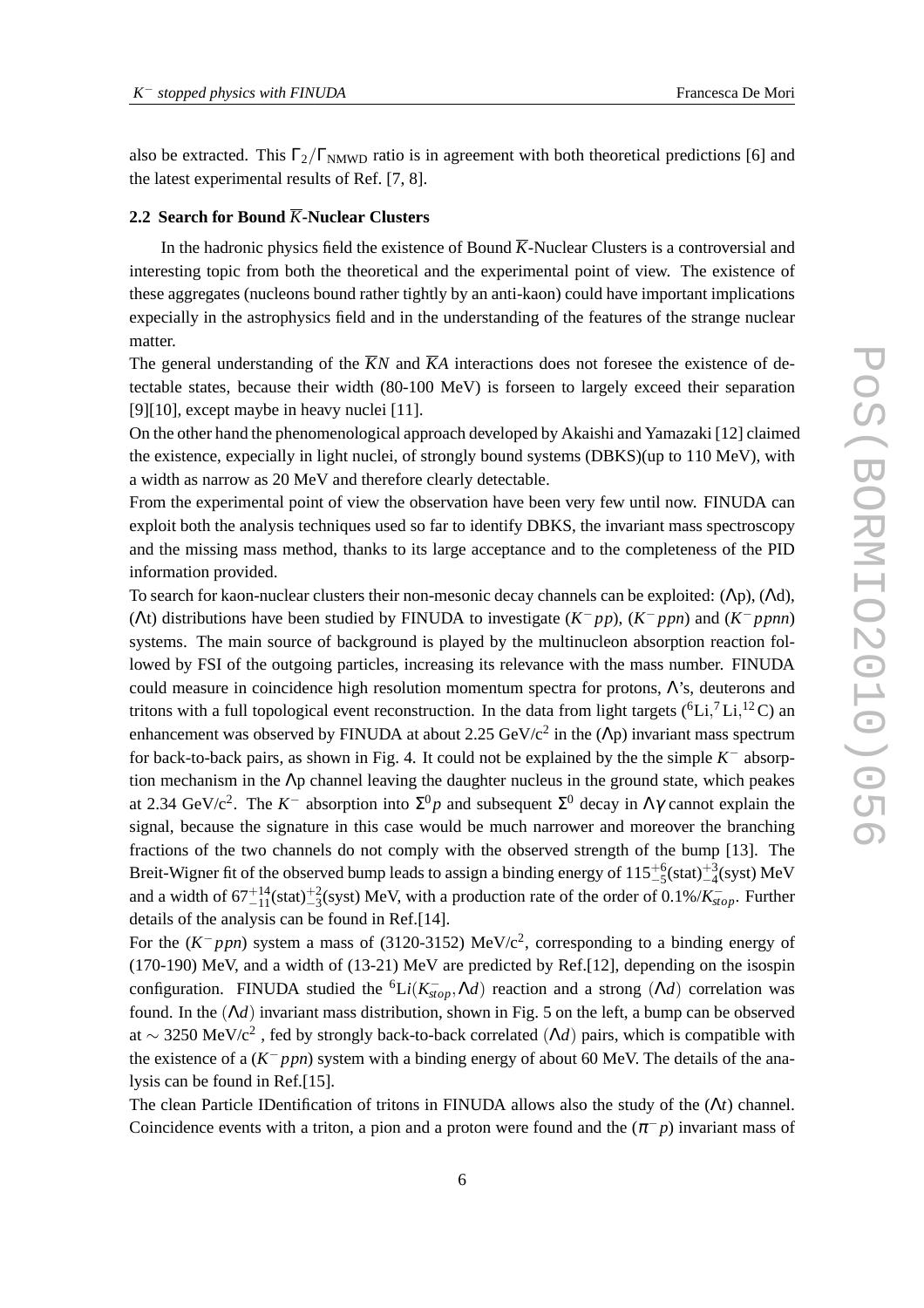

**Figure 4:**  $\Lambda - p$  invariant mass distribution, acceptance-corrected, in light targets when  $\Lambda - p$  pair is backto-back correlated [14].

these events shows a narrow peak around the  $\Lambda$  mass value as shown in the Fig. 5 on the right, practically without background. ( $\Lambda$  t) pairs feature a strong back-to-back correlation and the momentum of both the particles is larger than 450 MeV/c. FINUDA could detect, overall, 40 ( $\Lambda$  t) events produced in light targets ( ${}^{6}Li$ <sup>7</sup>, Li<sub>,</sub><sup>9</sup>Be); the capture rate of the *K*<sup>-</sup> absorption reaction in the Λ*t* channel could be measured for the first time: averaged on the three nuclei, a value of about 10<sup>-3</sup>/*K*<sub>*stop*</sub> was found of the same order of the other kaon absorption channels.

# **3. Conclusions**

A total integrated luminosity of 1.2 fb<sup>-1</sup> was collected by FINUDA in two differents datatakings. Thanks to its large acceptance and to the provided PID information FINUDA was able to explore a rich scientific program of K<sup>−</sup> stopped physics. Focussing on hypernuclear decays, the



**Figure 5:** On the left  $\Lambda - d$  invariant mass distribution from Ref. [15] and on the right  $(\pi^{-}p)$  invariant mass in coincidence events with a triton, a pion and a proton from Ref. [16]

first magnetic analysis of the MWD negative pions was performed for *p*-shell Λ-hypernuclei and the